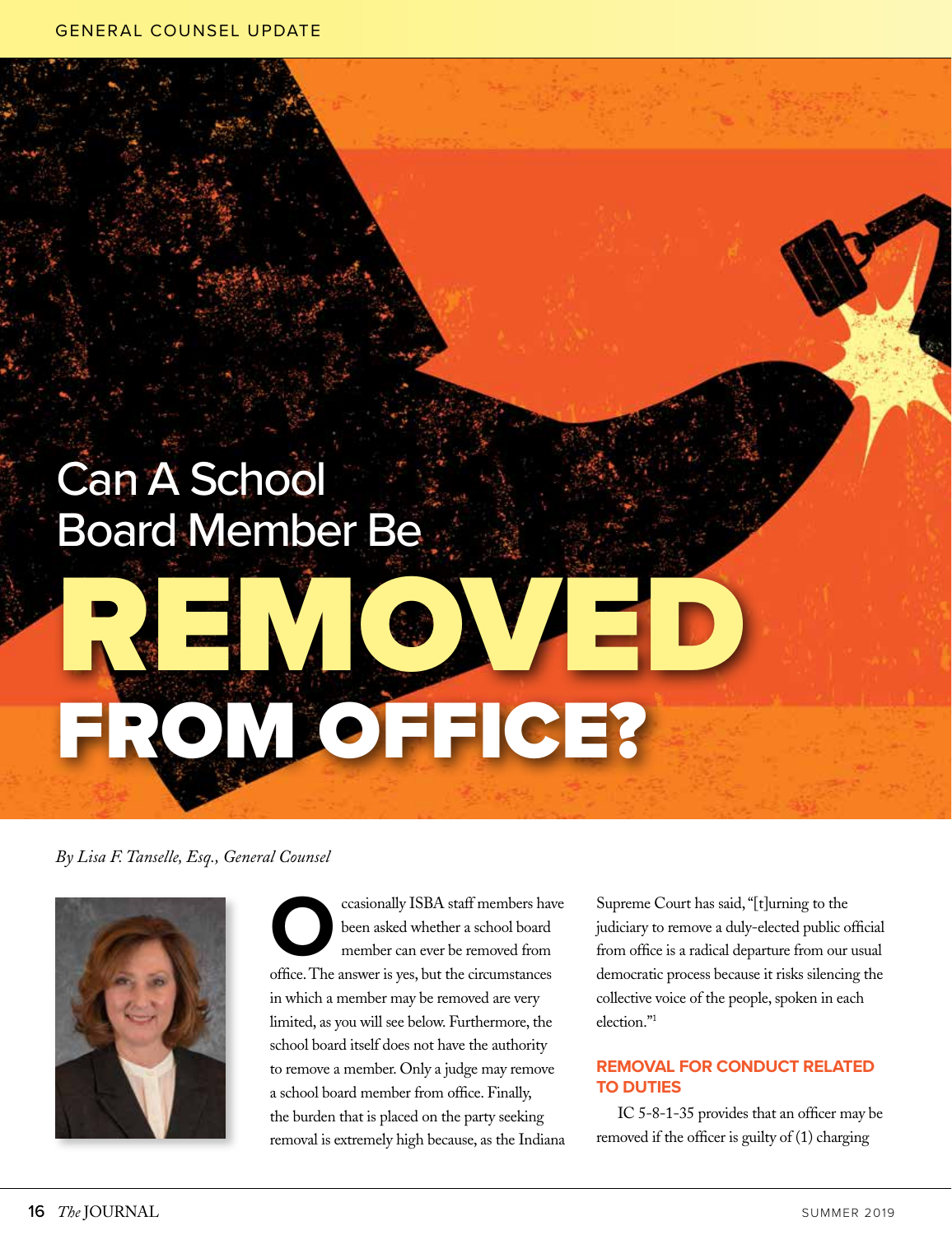

and collecting illegal fees for services rendered or to be rendered in the office or (2) refusing or neglecting to perform the official duties pertaining to the office.<sup>2</sup> Procedurally, the statute requires the filing of a written accusation that is verified by any person with a circuit court, superior court, or probate court. Usually the accusation is verified by the county prosecutor on behalf of the state since the state is the party adverse to the accused.3 The judge must then give notice of the charge to the officer and conduct a hearing before determining whether the officer should be removed from office. By statute, this process takes less than 30 days, unless continuances are granted.

Substantively, the more difficult issue for the judge is determining whether the officer refused or neglected to perform his/her official duties. While there has been no reported case in Indiana regarding the removal of a school board member for refusing or

neglecting to perform the official duties of the position, there have been some cases involving other elected officials that offer some guidance on this question.

To begin with, it is important to note that our courts have stated the removal statute must be strictly construed since the penalty for malfeasance as defined in the statute is forfeiture of an office.4 Additionally, the Indiana Supreme Court has stated the power to remove an officer who has been elected to an office must be exercised with caution, and for reasons based upon willful or malicious failure or neglect to perform the duties pertaining to the office.<sup>5</sup> Lastly, it appears from several court decisions that the failure to perform one duty or inconsequential matters is not sufficient grounds for removal. For instance, in State v. McRoberts,<sup>6</sup> a county superintendent alleged that the members of the county council failed, refused, and neglected to appropriate funds for the traveling expenses of the superintendent, as required by law. In that case, the Indiana Supreme Court distinguished between "nonfeasance" and "malfeasance," noting that "nonfeasance is an omission to perform a required duty at all or total neglect," whereas "malfeasance is the doing of an act wholly wrongful and unlawful."7 In the opinion of the Court, the one instance of an alleged failure to perform the duties of the office constituted nonfeasance and did not warrant removal of the members of the county council. A similar conclusion was reached in State ex rel. Ayer v. Ewing,<sup>8</sup> wherein it was alleged that a township trustee required teacher applicants to make political contributions in order to be considered for employment. Because there was no "averment of general abandonment of [the] office," the case was dismissed.

In 2019, the Indiana Supreme Court considered whether the clerk- treasurer of Yorktown should be removed from office. This case clearly demonstrates the difficulty in determining when an officer refuses or neglects to perform the duties of the office. In State v. Neff,<sup>9</sup> the State Board of Accounts conducted two examinations of the town's financial records and noted significant deficiencies in the clerk-treasurer's keeping of financial records. Based on those examinations, the town council hired an outside accounting firm, which found over 150 errors affecting over 30 accounts and totaling over \$3 million. The State sought to remove the clerk-treasurer for failing to (1) complete monthly accounting reconciliations; (2) follow the directions of the State Board of Accounts; and (3) use the accounting and financial reporting systems adopted by the State Board of Accounts. The trial court found in favor of the clerk-treasurer, noting that despite these deficiencies in maintaining the financial records, she was completing the other work of her office. In the opinion of the trial court, the removal statute applied in only three situations: complete failure to act, the inability to act due to mental conditions, or crimes. The State appealed to the Court of Appeals, alleging that the statute did not require the State to show a failure to fulfill all duties, all the time, in order to remove a public official. The appellate court agreed with the State and found that pervasive failures involving critical duties would suffice for removal. The clerk-treasurer appealed to the Indiana Supreme Court.

After reviewing several of the cases cited above, the Court opined that an officer can only be removed from office if (1) the